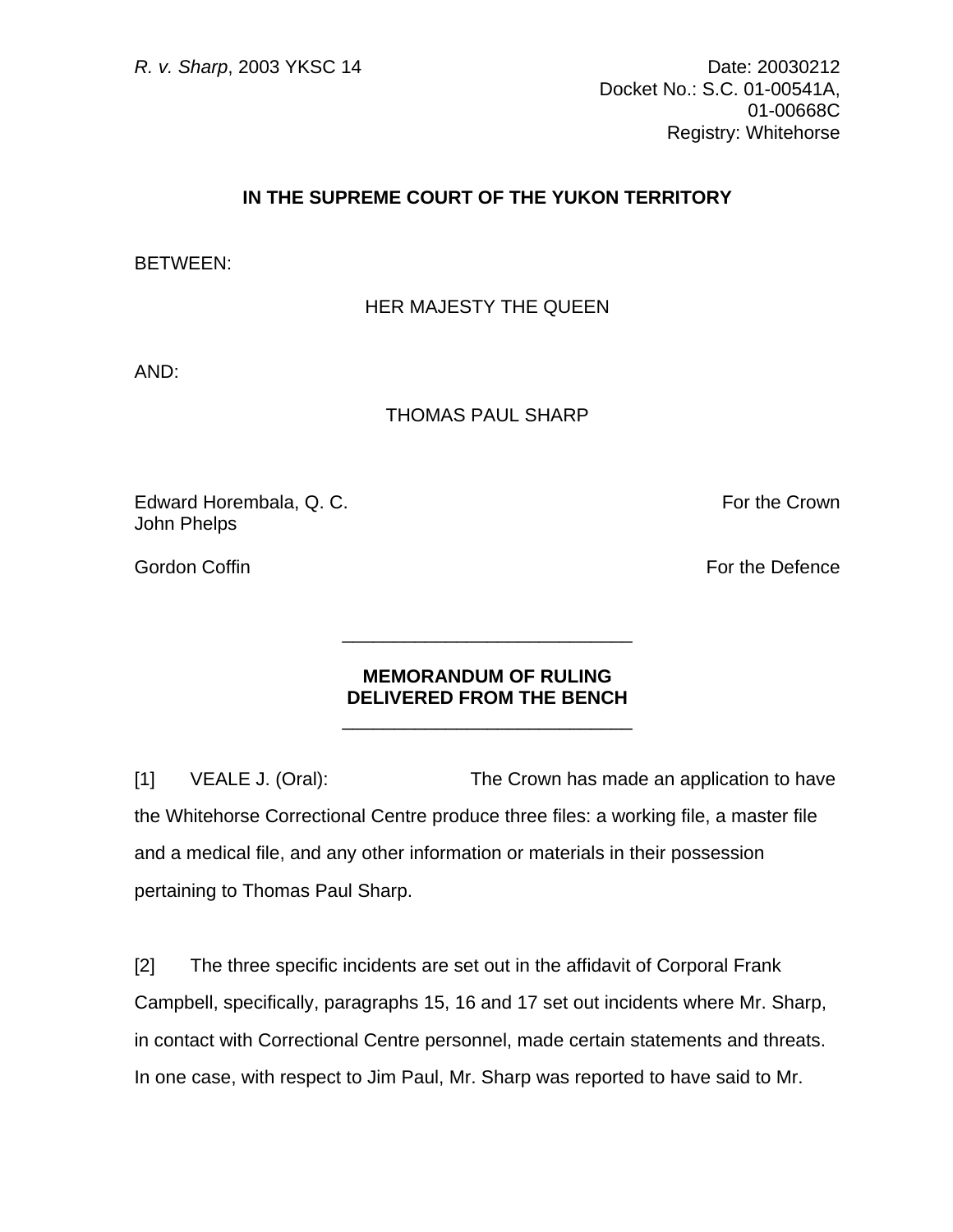Paul, "On my mother's grave, Jim Paul, I swear I will cut your fucking throat." That was alleged to have taken place on January 28, 2003. On the same day it was alleged that Mr. Sharp spoke with Roberta Toudal, a Corrections Officer, and indicated to her that if he were to get to her daughter, after finishing with her, he would kill the little bitch.

[3] Then, it was alleged that on September 19, 2002, Mr. Sharp, also in discussion with Roberta Toudal, stated that she should just wait until Mr. Sharp caught her by herself. She asked him if that was a threat, and he apparently replied, "You bet that is a threat. That is a fucking promise, you punk-ass bitch; you are lucky I am not out of here."

[4] The precise question or issue before me is whether or not this conduct is relevant to the potential dangerous offender application by the Crown.

[5] There is an assessment that is going to take place by an expert and documentation is being accumulated to present to the expert in order to obtain that expert's opinion. The expert's opinion will relate to whether or not this individual, Mr. Sharp, is substantially or pathologically intractable. In my view, the incidents that are alleged to have occurred at the Whitehorse Correctional Centre are certainly relevant to that opinion.

[6] There is no question that criminal behavior which is not the subject of a criminal charge may be introduced in a dangerous offender proceeding. The Court of Appeal of Saskatchewan and Ontario have both ruled to that effect.

[7] It is understood, of course, that when the Crown seeks to introduce proof of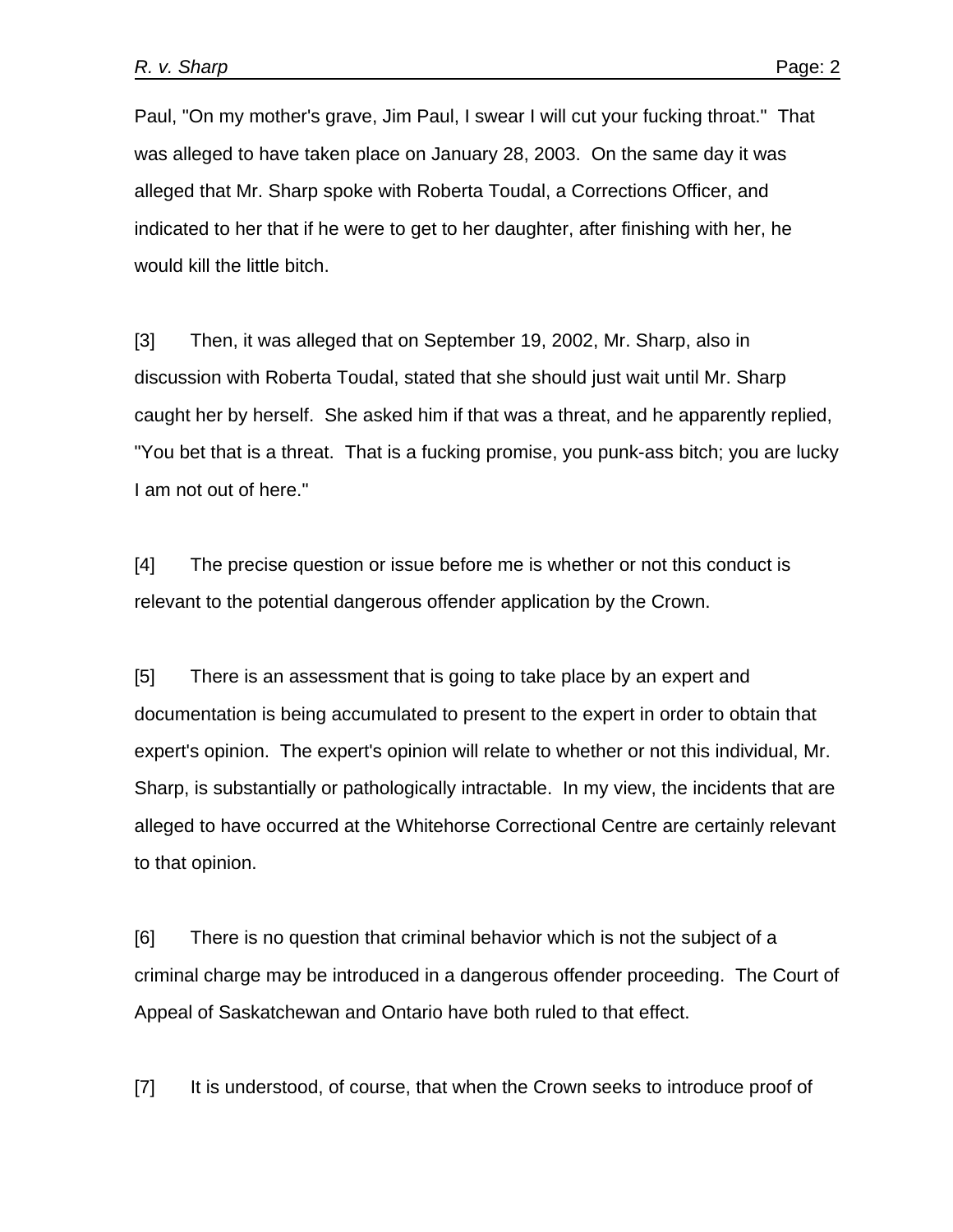untried criminal offences in order to establish a pattern of behaviour for the purposes of dangerous offender proceedings, that portion of the application is akin to a trial and the conduct alleged must be proven beyond a reasonable doubt.

[8] The defence raises the issue that some of that evidence may be somewhat one-sided in the sense that the reports will be coming from Correctional officers. However, it is also clear that Mr. Sharp will have his opportunity with the assessor to give his opinion on those facts and incidents.

[9] Ultimately, whether or not the opinion of the expert will be accepted or given any weight will depend upon a finding that the facts have been proven beyond a reasonable doubt and that they can be accordingly relied upon in assessing the opinion of the assessor.

[10] Defence counsel suggested that the procedure should be that the incidents alleged would be proved beyond a reasonable doubt or be required to be proved beyond a reasonable doubt before they could be put before the assessor. Unfortunately, procedurally, I do not think that would be a very wise circumstance given the authority of the Supreme Court of Canada and the two Courts of Appeal mentioned.

[11] In my view, it is appropriate, as in any assessment of the opinion of an expert, that the court determine whether or not the underlying assumptions and facts relied upon by that expert are indeed proved beyond a reasonable doubt. I am satisfied that that process will take place during the sentencing hearing, should the dangerous offender application proceed.